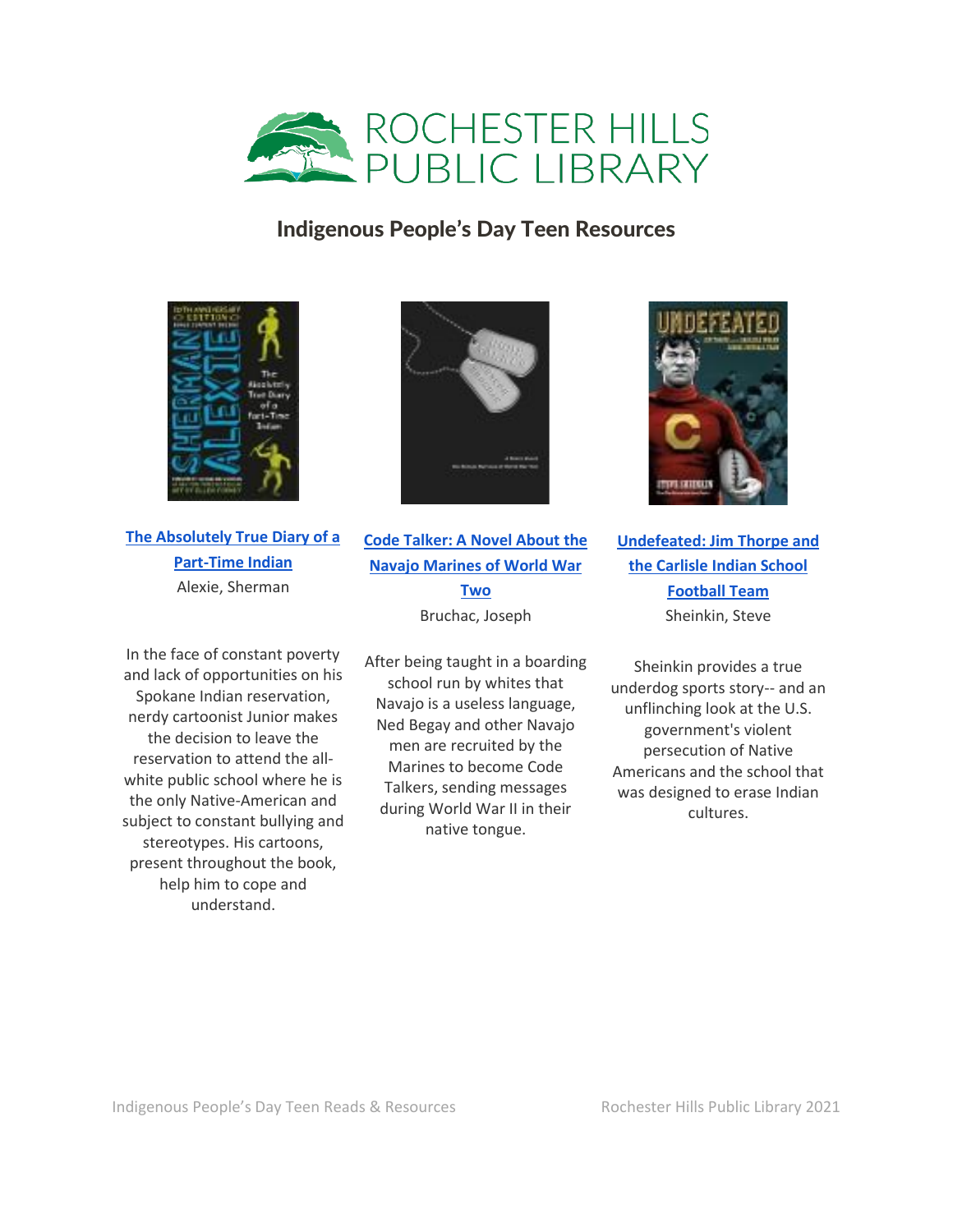

**[Journal of a Travelling Girl](https://catalog.rhpl.org/polaris/search/searchresults.aspx?ctx=1.1033.0.0.8&type=Keyword&term=Journal%20of%20a%20Travelling%20Girl&by=KW&sort=RELEVANCE&limit=TOM=*&query=&page=0&searchid=19)**  Neema, Nadine

This fictional coming-of-age story traces a young girl's reluctant journey by canoe through the ancestral lands of the Tłįcho People, as she gradually comes to understand and appreciate their culture and the significance of their fight for self-government.



**[Blasphemy](https://catalog.rhpl.org/polaris/search/title.aspx?ctx=1.1033.0.0.8&pos=2&cn=377583)**  Alexie, Sherman

Combines fifteen of the author's classic short stories with fifteen new stories in an anthology that features tales involving donkey basketball leagues, lethal wind turbines, and marriage.



**[There there: a novel](https://catalog.rhpl.org/polaris/search/title.aspx?ctx=1.1033.0.0.8&pos=8&cn=621785)** Orange, Tommy

*There There* is a multigenerational, relentlessly paced story about violence and recovery, hope and loss, identity and power, dislocation and communion, and the beauty and despair woven into the history of a nation and its people. A glorious, unforgettable debut.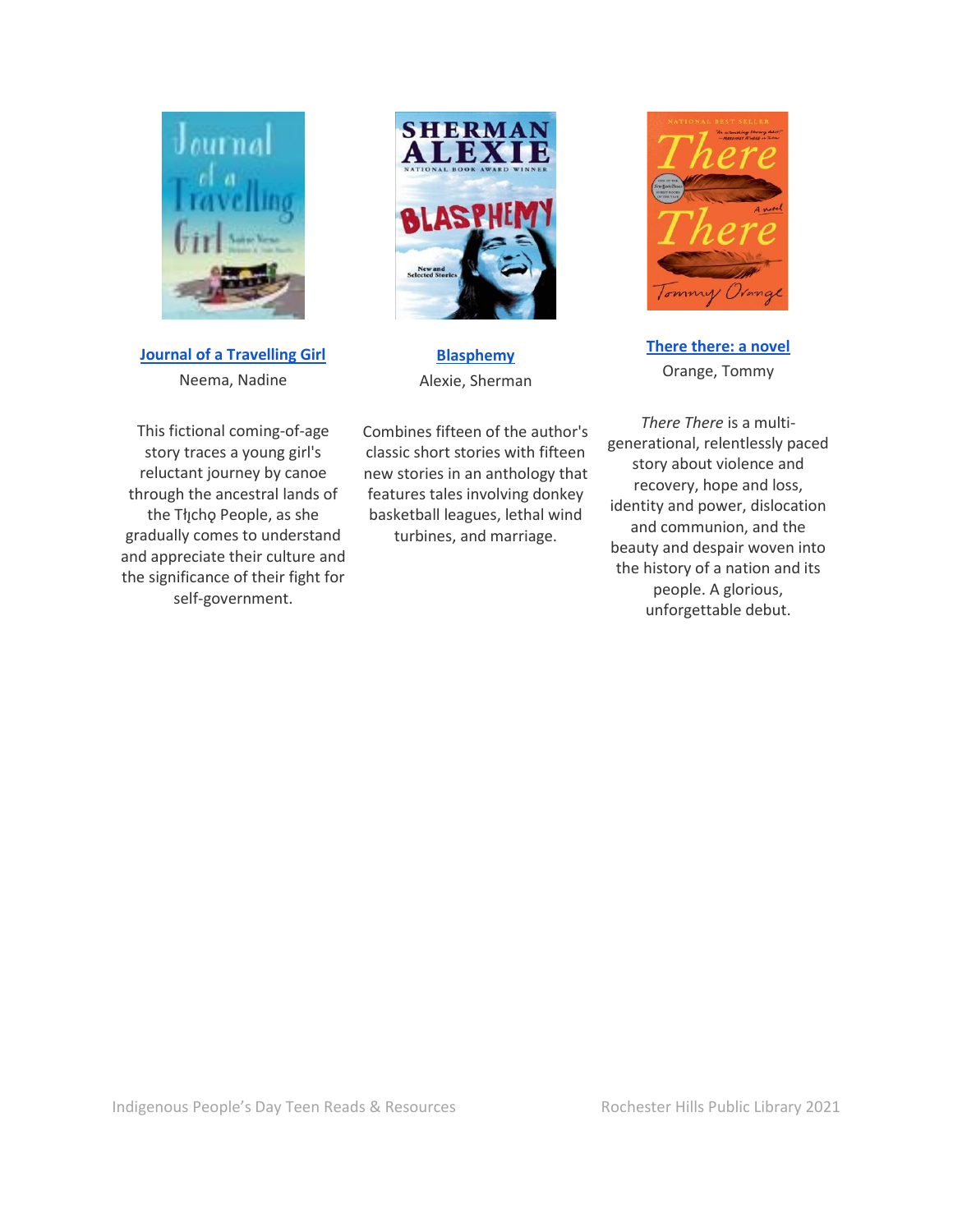

**[The Marrow Thieves](https://catalog.rhpl.org/polaris/search/searchresults.aspx?ctx=1.1033.0.0.8&type=Keyword&term=The%20Marrow%20Thieves&by=TI&sort=RELEVANCE&limit=TOM=*&query=&page=0&searchid=23)** Dimaline, Cherie

Humanity has nearly destroyed its world through global warming, but now an even greater evil lurks. The indigenous people of North America are being hunted and harvested for their bone marrow, which carries the key to recovering something the rest of the population has lost; the ability to dream.



**[My Name Is Not Easy](https://catalog.rhpl.org/polaris/search/searchresults.aspx?ctx=1.1033.0.0.8&type=Keyword&term=My%20Name%20Is%20Not%20Easy&by=TI&sort=RELEVANCE&limit=TOM=*&query=&page=0&searchid=24)** Edwardson, Debby Dahl

Alaskans Luke, Chickie, Sonny, Donna, and Amiq relate their experiences in the early 1960s when they are forced to attend a Catholic boarding school where, despite different tribal affiliations, they come to find a sort of family and home.



**[Quiet Until the Thaw: A Novel](https://catalog.rhpl.org/polaris/search/searchresults.aspx?ctx=1.1033.0.0.8&type=Keyword&term=Quiet%20Until%20the%20Thaw:%20A%20Novel&by=KW&sort=RELEVANCE&limit=TOM=*&query=&page=0&searchid=25)** Fuller, Alexandra

Two Native American cousins, Rick Overlooking Horse and You Choose Watson, though bound by blood and by land, find themselves at odds as they grapple with the implications of their shared heritage. When escalating anger towards the injustices, historical and current, inflicted upon the Lakota people by the federal government leads to tribal divisions and infighting, the cousins go in separate directions: Rick chooses the path of peace; You Choose, violence.